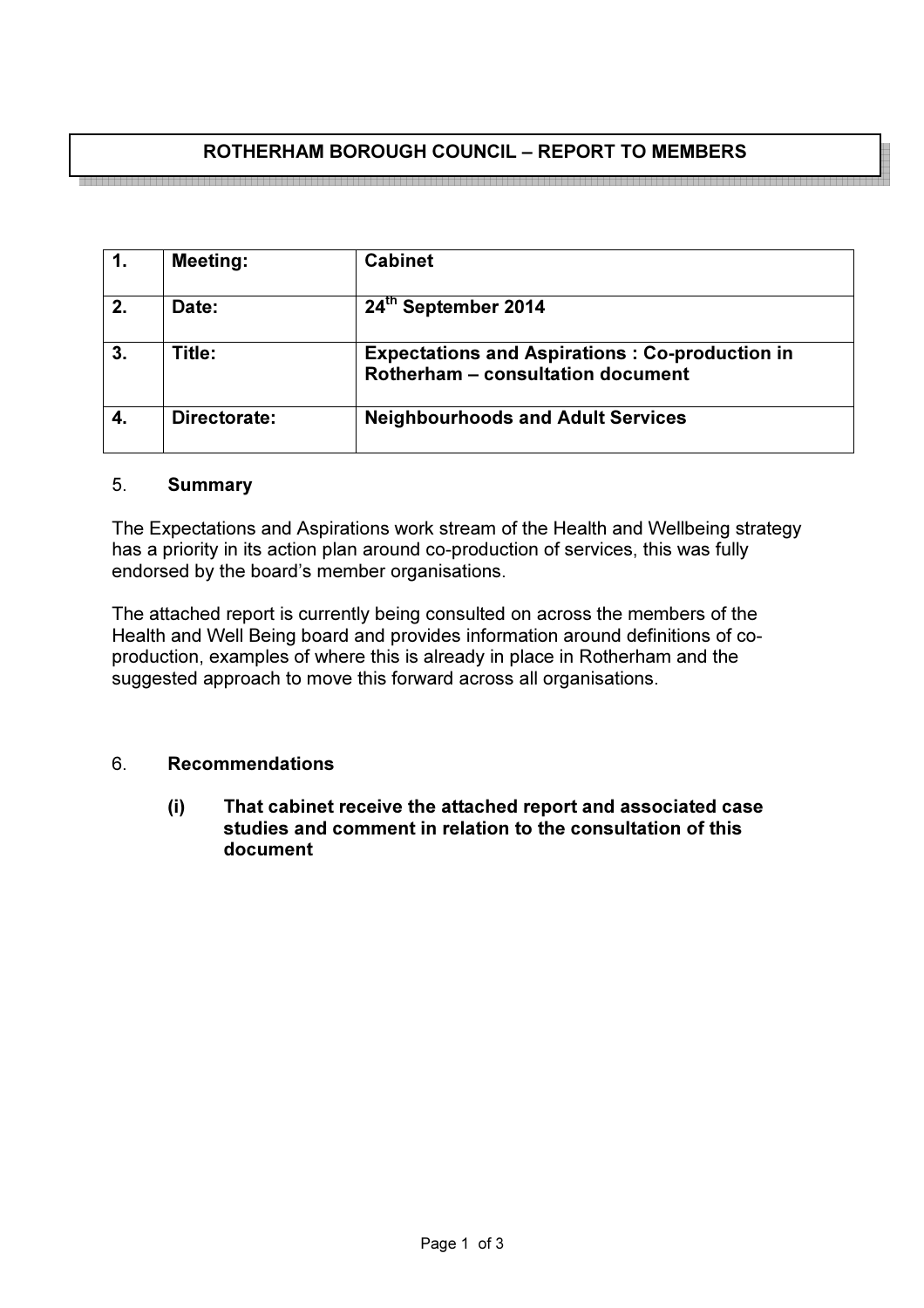# 7. Proposals and Details

Expectations and Aspirations is one of the six strategic outcomes we aim to deliver through the Health and Wellbeing Strategy:

# All Rotherham people will have high aspirations for their health and wellbeing and expect good quality services in their community, tailored to their personal circumstances.

# A key action which underpins this work is :

• We will co-produce with Rotherham people the way services are delivered to communities facing challenging conditions.

Co-production is about delivering public services in different ways and developing relationships with service users that are equal between professionals delivering these services and those customers and carers in receipt of them. Co-production is not just about consulting with citizens and "user voice" initiatives, it is much more than this.

There are already some good examples of where co-production is working in Rotherham such as Lifeline, Speak Up and the Rotherham Charter for Parent and Child Voice.

The proposal is that organisations decide which services would be suitable for coproduction and begin to move to this as a concept of working, it is clear however that that there are some services which would never be suitable to be co-produced examples of this would be around some health or protection and safeguarding services ie resuscitation services or child protection investigations / services.

We still need to ensure that families and carers can make comments about the services that they / their relatives have received to help improve or shape the services in the future as opposed to them being involved in the delivery of the service itself

The suggested model is across a Staged approach:

Stage 1 – agree that all organisations will begin move around the circle (of coproduction) from where they are now towards full co-production ( see Figure 1) where appropriate

Stage 2 – organisations then agree on a yearly basis which of their services are suitable for co-production or to move towards co-production and aim to make the required changes during the year

As previously mentioned not every service would lend itself to co-production hence the annual review of services in Stage 2.

We need to ensure that this is right for Rotherham and this consultation will form part of this approach, it is suggested that a workshop is held with Health and WellBeing Board members and organisations to work together to define what it would look like in Rotherham.